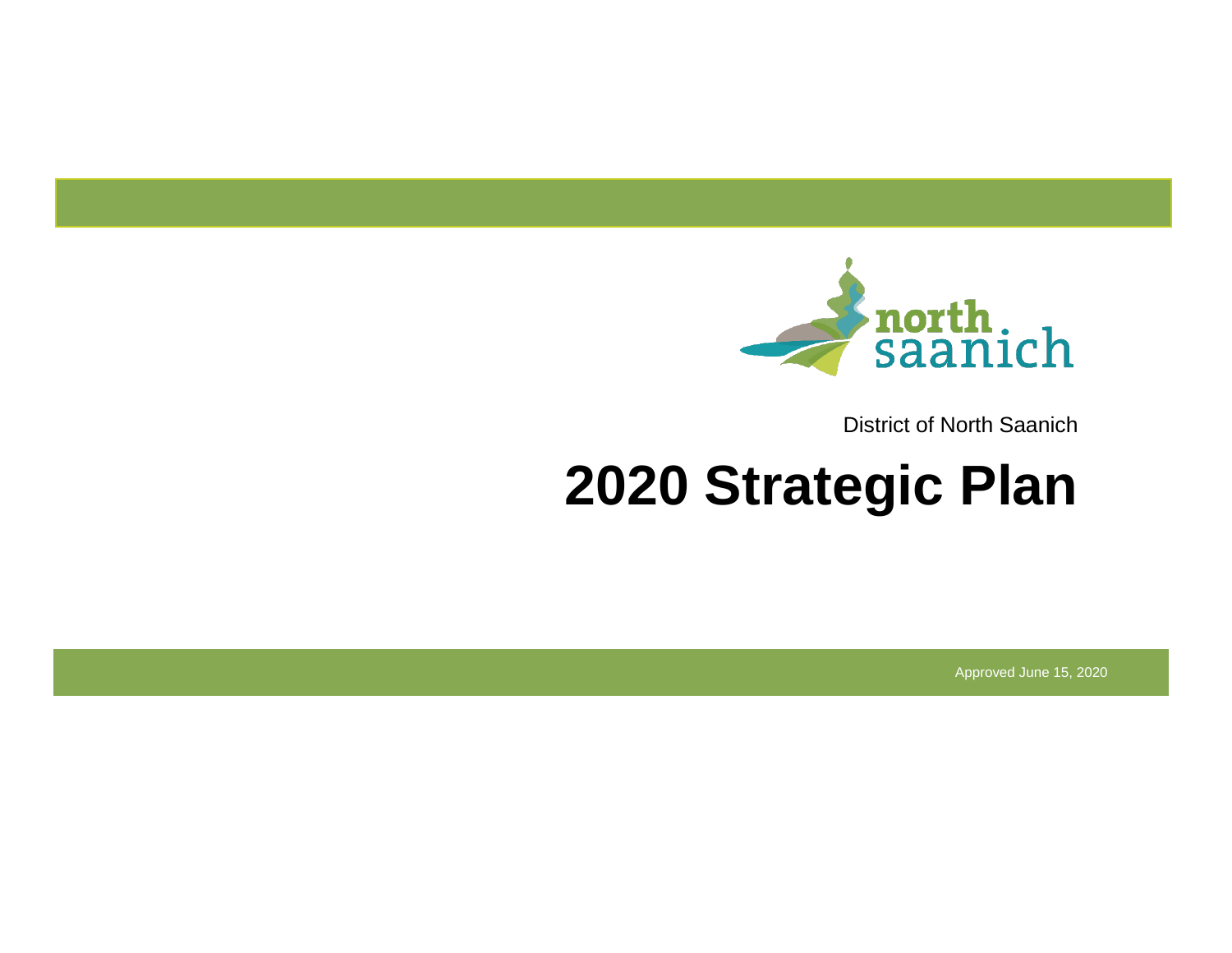# **Context**

This Strategic Plan sets out Council's focus and strategic priorities for the 2020-2023 period and beyond. The Plan is based on many studies, plans, and public input opportunities over the years and we believe the Plan's directions and priorities reflect the overall will of the community we serve.

As we learn more from the community, our staff, Commissions and Committees, the Strategic Plan will be enhanced and modified as required by Council. Over time the Plan will be reviewed and updated to ensure consistency with emerging plans and related strategic decisions. Strategic planning is a Councildriven process that is supported by staff. The Strategic Plan is a working document developed with input from all members of Council and senior management. An initial planning workshop is held early in the first year of a newly elected Council and annual workshops are held to review and update the Plan. The most recent revision of the plan was done by Council at a workshop on January 10, 2020.

The Strategic Plan is an "umbrella policy" that sets the context for all that we do and helps to align specific plans having to do with finance, land use, solid waste, information technology, infrastructure and parks. It also provides the basis for department business plans and annual budget submissions. The Plan focuses on new objectives; however, it is recognized and acknowledged that the vast majority of the District's resources are devoted to its core services, including infrastructure maintenance, Planning & Community Services, parks, trails, Emergency Services protection, emergency preparedness, financial services, administration, and information management.

> Mayor Geoff Orr Councillor Heather Gartshore Councillor Jack McClintock Councillor Patricia Pearson Councillor Brett Smyth Councillor Celia Stock Councillor Murray Weisenberger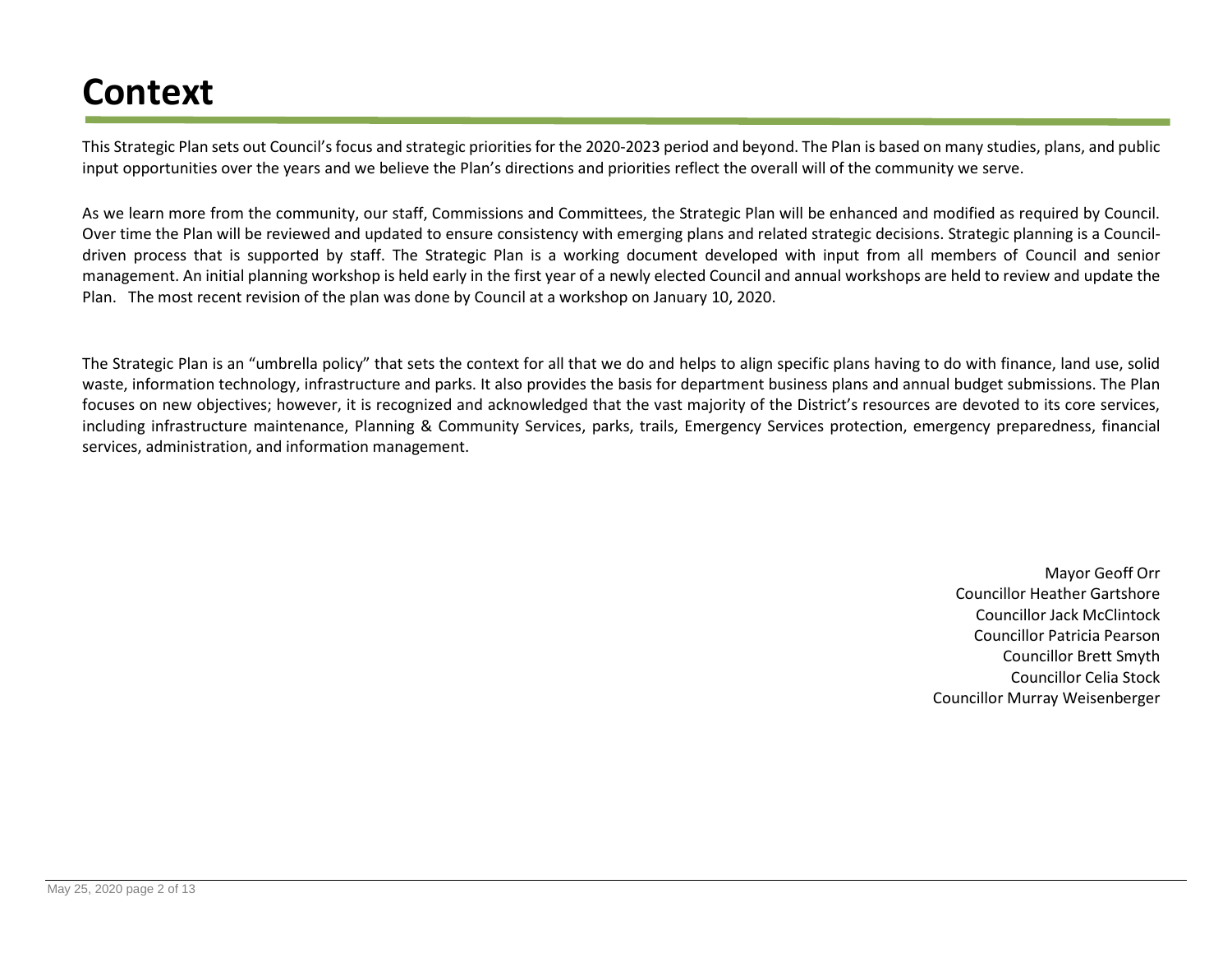# **Our Focus**

### **Vision**

Council and staff of the District of North Saanich are guided by vision elements that have emerged from significant community review and discussion and are drawn from the Official Community Plan.

The future will ensure that:

- 1. diverse neighbourhoods are respected and supported;
- 2. rural, marine and agricultural resources are protected, maintained, and enhanced;
- 3. the needs and priorities of our community are supported;
- 4. the arts are supported;
- 5. the community is inclusive, accessible and culturally vibrant;
- 6. suitable, appropriately located economic activity is supported;
- 7. efficient levels of service commensurate with appropriate taxation are established;
- 8. natural environments are protected, and a commitment is made to the preservation and enhancement of regionally significant green and blue spaces; and
- 9. North Saanich is a sustainable community that plans for the potential impacts of climate change.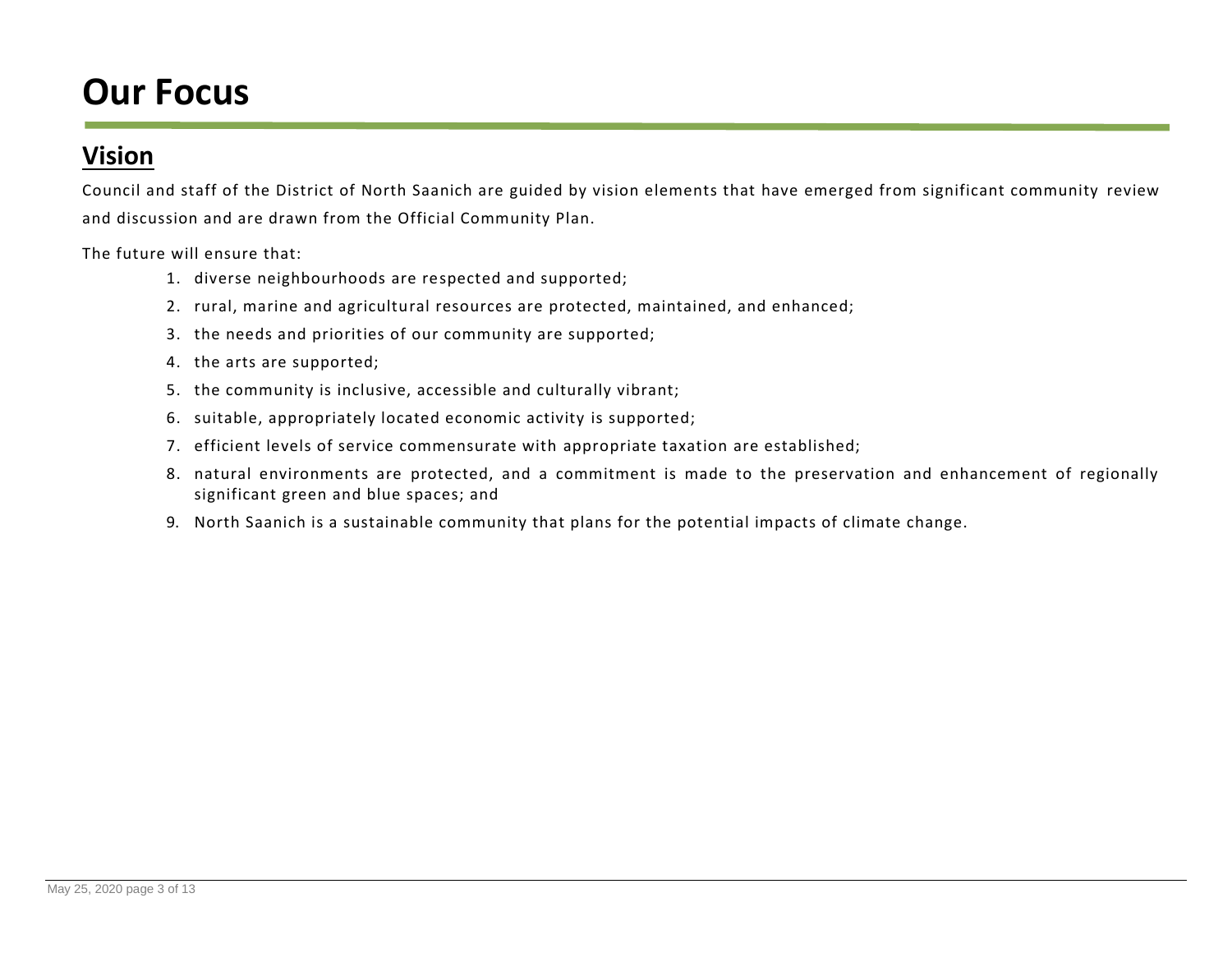### **Mission**

The mission of the Direct of North Saanich is to provide leadership and good governance that reflect the community vision and protects, promotes and enhances a safe and diverse community for current and future generations.

The Municipal Purposes outlined in the *Community Charter* further detail the purposes of the District of North Saanich:

Section 7. The purposes of a municipality include

- (a) providing for good government of its community,
- (b) providing for services, laws and other matters for community benefit,
- (c) providing for stewardship of the public assets of its community, and
- (d) fostering the economic, social and environmental well-being of its community.

### **Reconciliation**

Council acknowledges the District of North Saanich exists within the Traditional Territories of Coast Salish peoples and is c ommitted to respectfully and appropriately engaging First Nations communities in matters of common interest.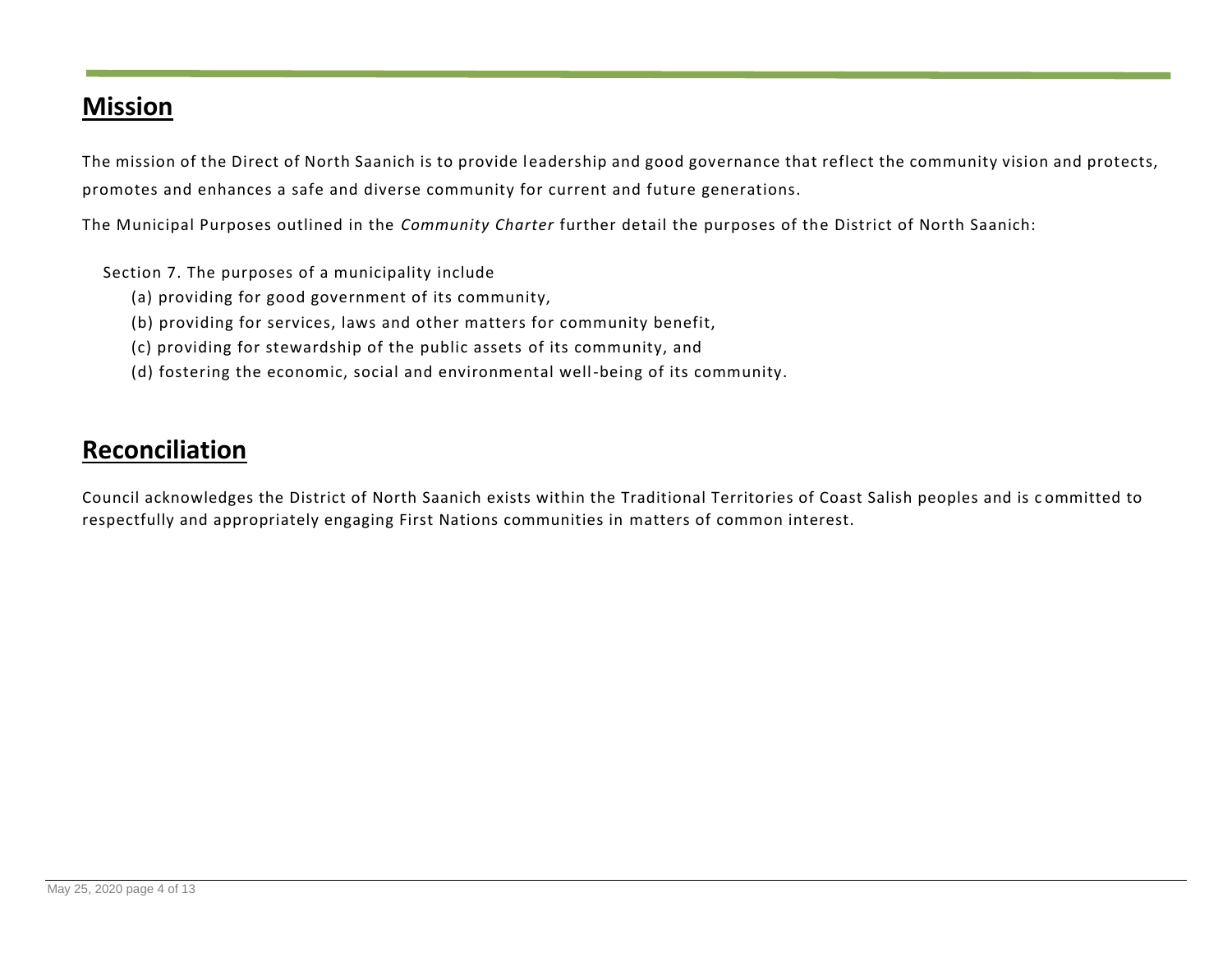## **CORE SERVICES**

The Strategic Plan focuses on new objectives; however, it is recognized and acknowledged that the vast majority of the District's resources are devoted to its core services,

Within the means of District taxpayers, we are committed to meeting or exceeding public expectations in each of the following service areas:

- 1. governance leadership supported by volunteer Commissions/Committees and public consultation;
- 2. community planning for housing, economic development, heritage, arts and culture, and agriculture;
- 3. Emergency Services, police and emergency preparedness;
- 4. public works and Infrastructure Services;
- 5. parks, trails and preservation of green space;
- 6. environmental stewardship and protection;
- 7. joint recreation services with Peninsula Recreation Commission;
- 8. accountable financial and administrative services with a focus on performance management across all functions; and
- 9. effective communication with the public.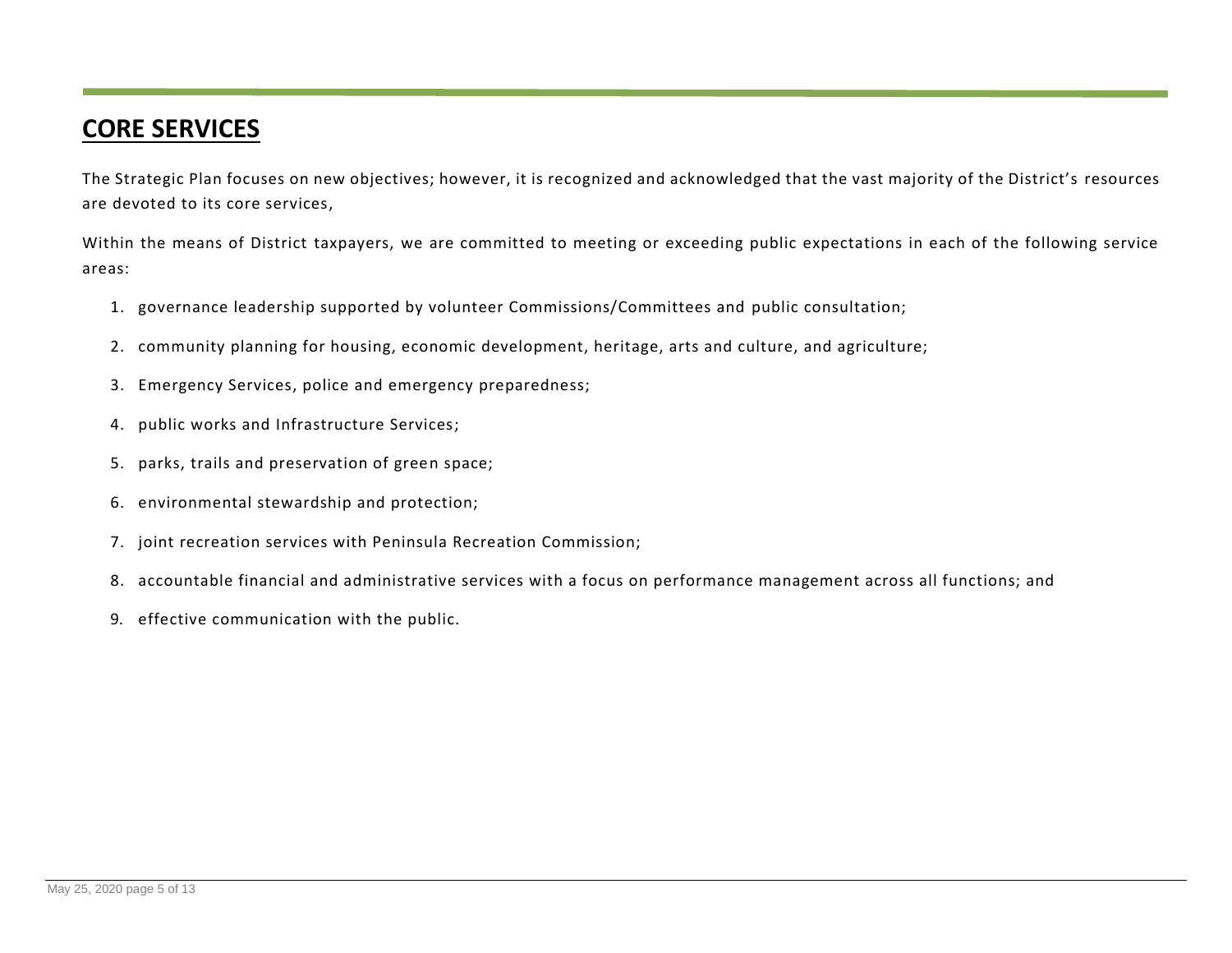# **VALUES AND OPERATING PHILOSOPHY**

The District of North Saanich Council and staff will:

- 1. be ethical, open, honest and fair;
- 2. provide excellent customer service;
- 3. collaborate as a strong team and promote constructive relationships at the local and regional level;
- 4. make decisions that reflect the overall will and best interests of our community;
- 5. be consistent in application of policy, bylaws and regulations;
- 6. be flexible, innovative and progressive in our efforts to improve results while being tolerant of appropriate risks;
- 7. ensure outstanding stewardship of public assets and the environment;
- 8. be supportive of the community's strong volunteer ethic; and
- 9. be respectful of neighbourhood issues.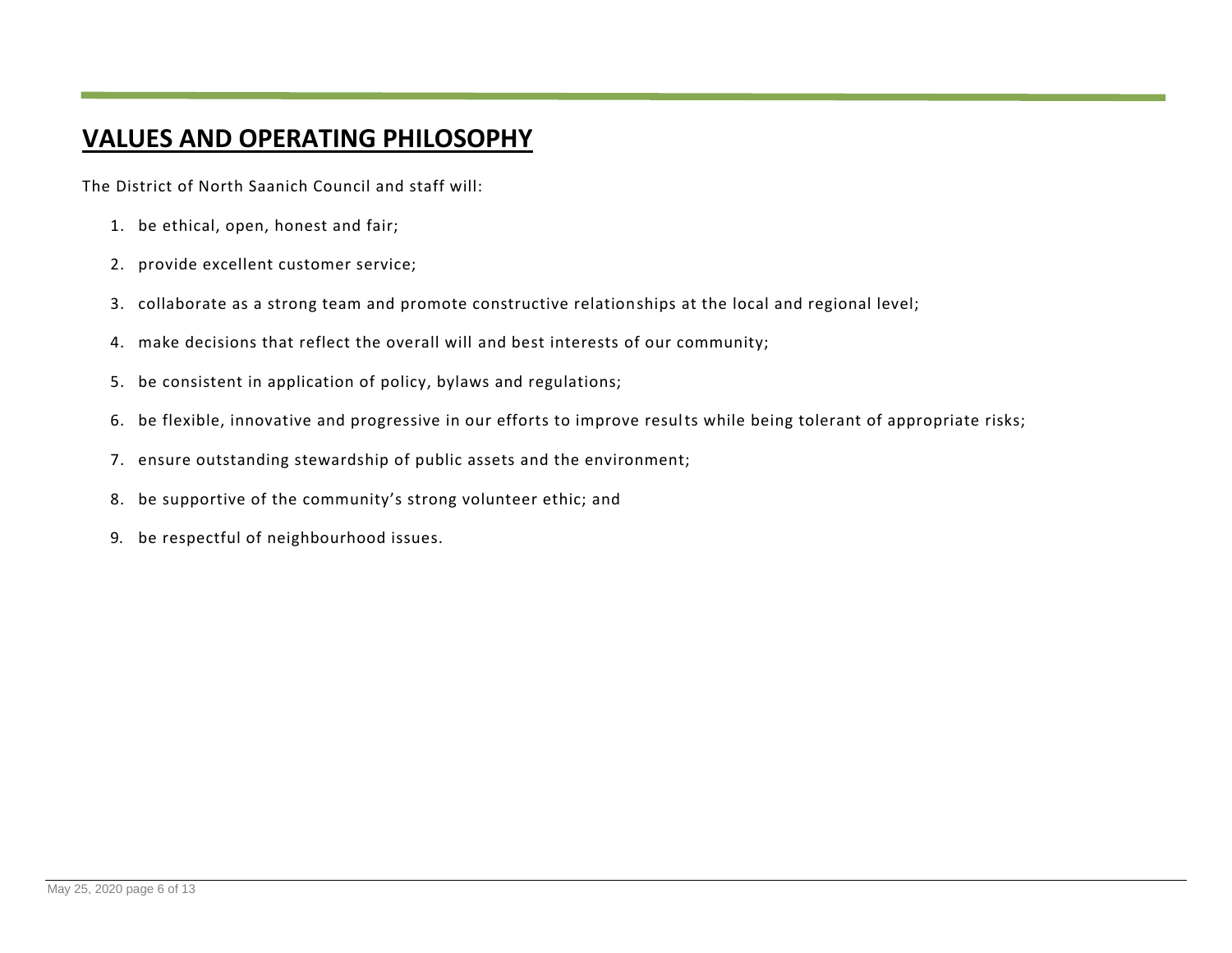# **Strategic Priorities**

Strategic Priorities are overarching directions that guide the District's efforts towards realizing our vision. In selecting the five priorities, Council focused on the need to demonstrate our commitment to our rural and marine character, the importance of maintaining a strong sense of community, and the challenges of delivering quality services at a reasonable cost to the taxpayer.

The five strategic priorities area shown in the following illustration; each priority is further detailed on the following pages.



Each Strategic Priority is accompanied by a table that details goals and specific projects and initiatives to be initiated in the 2020-2023 period.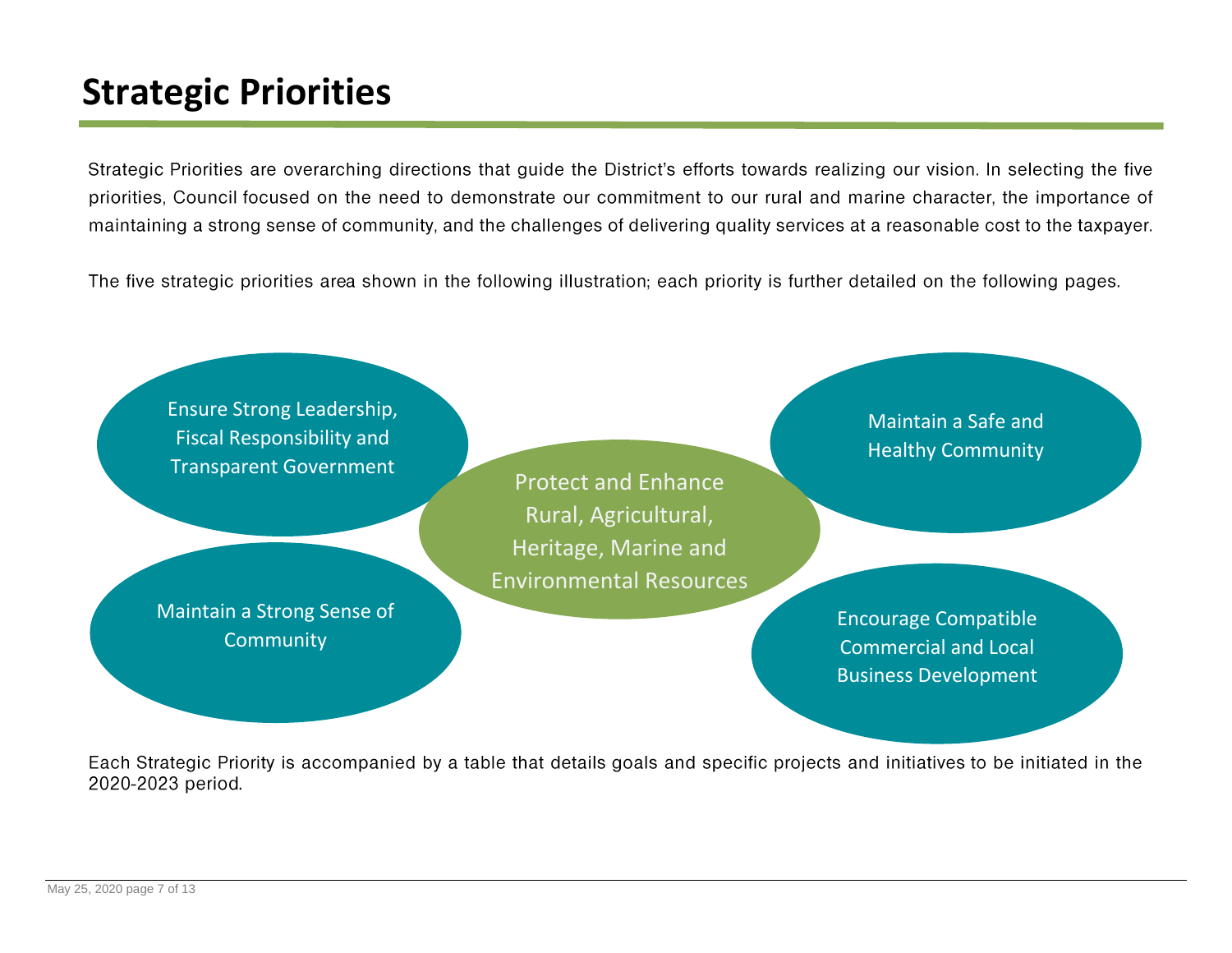# **District of North Saanich 2020-2023 Strategic Plan**

#### **SP1: Protect and Enhance Rural, Agricultural, Heritage, Marine and Environmental Resources**

North Saanich residents are proud and protective of their special place and unique environments. Through our participation wi th the Capital Regional District we continue to work with the Regional Growth Strategy. In concert with the Green/Blue Spaces Strategy, the District is committed to protecting and enhancing sensitive and significant land and marine environments. Further, the District is committed to protecting and enhancing its rural, agricultural and heritage roots and lifestyle. The District is committed to reducing greenhouse gas emissions and related costs to address climate change.

- Preserve and protect significant and sensitive environmental areas and ecosystems
- Preserve and protect sensitive marine and inter-tidal habitats
- Mitigate climate change impacts
- Enhance parks and trails

|   | <b>Projects &amp; Initiatives</b>                                                                                                                                               | <b>Timeline</b>  | <b>Lead</b><br><b>Department</b> |
|---|---------------------------------------------------------------------------------------------------------------------------------------------------------------------------------|------------------|----------------------------------|
|   | Staff to prepare a report to Council regarding the Climate Action Strategy initiatives and Climate Action Committee<br>work                                                     | 2020             | PCS.                             |
| 2 | Staff to prepare a report regarding possible roles for the District in the Shoal Harbour Migratory Bird Sanctuary<br>Integrated Management Plan (boats, birds & sea level rise) | 2020             | <b>PCS</b>                       |
| 3 | Establish long term operators for Sandown                                                                                                                                       | In progress 2020 | IS/PCS                           |
| 4 | Review and Update Parks Plan including                                                                                                                                          | 2021             | IS                               |
|   | prioritize beach access improvements including parking                                                                                                                          |                  |                                  |
|   | review service levels                                                                                                                                                           |                  |                                  |
| 5 | Review Tree Bylaw                                                                                                                                                               | 2020-21          | PCS.                             |
| 6 | Future development of Jubilee Park                                                                                                                                              | 2021             | IS                               |
|   | Staff to prepare a discussion paper on natural asset management: financial & ecological                                                                                         | 2022             | IS                               |
|   | (ecological asset management to be part of the Parks Plan)                                                                                                                      |                  |                                  |
| 8 | Review Sign Bylaw                                                                                                                                                               | In progress 2020 | <b>PCS</b>                       |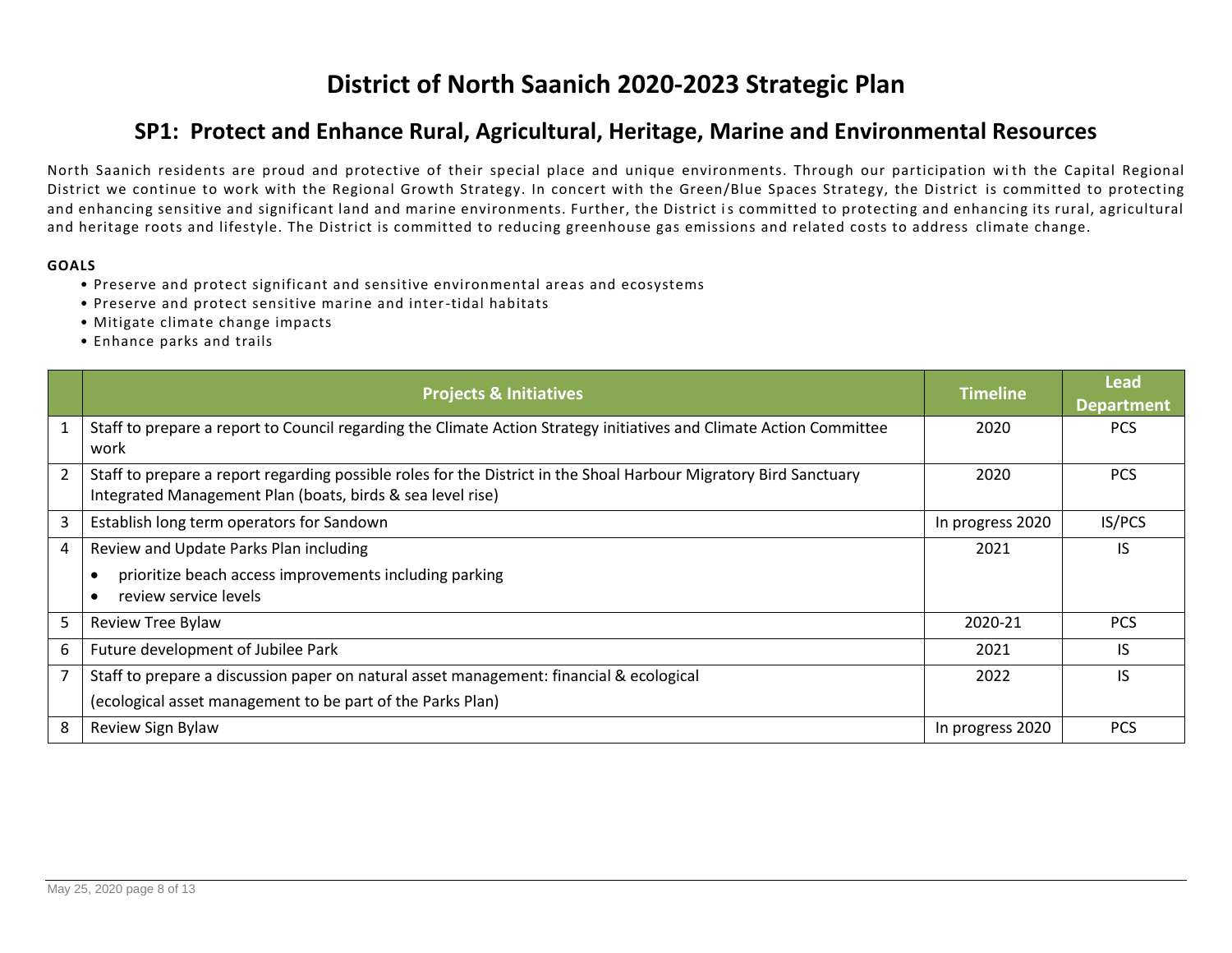#### **SP 2: Maintain a Safe and Healthy Community**

North Saanich residents expect their municipal government to take steps to ensure public and environmental safety and health issues are addressed through provision of appropriate infrastructure and services such as water quality, liquid and solid waste management, safe roads, po lice, fire and emergency medical services. The key challenge in a small municipality with extensive rural areas is to determine th e appropriate balance amongst owner provision of services (e.g. septic systems), partnership provision with neighbouring jurisdictions (Saanich Peninsula Unified Sewer Treatm ent, RCMP, Peninsula Emergency Measures Organization, Panorama Recreation), and direct municipal provision (North Saanich Volunteer Fire Department).

- Protect resident safety and be prepared for emergencies
- Encourage and support active lifestyles

|   | <b>Projects &amp; Initiatives</b>                                                                                                                                                                           | <b>Timeline</b>  | <b>Lead</b><br><b>Department</b> |
|---|-------------------------------------------------------------------------------------------------------------------------------------------------------------------------------------------------------------|------------------|----------------------------------|
|   | Review Emergency Services Bylaw                                                                                                                                                                             | In progress 2020 | ES                               |
|   | Update Wildfire Protection Plan include consideration of development permits and implementation                                                                                                             | In progress 2020 | ES                               |
| 3 | Staff to prepare a report to address the benefits and costs of green resources and outdoor burning                                                                                                          | In progress 2020 | PCS/IS/ES                        |
| 4 | Identify truck and bus routes on District roads                                                                                                                                                             | 2022             | lS                               |
|   | Explore the need to increase public engagement in emergency preparedness                                                                                                                                    | 2020             | ES                               |
| 6 | Staff to report to Council on the scope and resources required to amend the Animal Control Bylaw to enable licensing of<br>cats                                                                             | 2022             | <b>PCS</b>                       |
|   | Staff to report to Council on the scope and resources required to amend the Animal Control Bylaw to regulate the<br>feeding of raccoons and the resultant renegotiation of the CRD animal Control contract. | 2022             | <b>PCS</b>                       |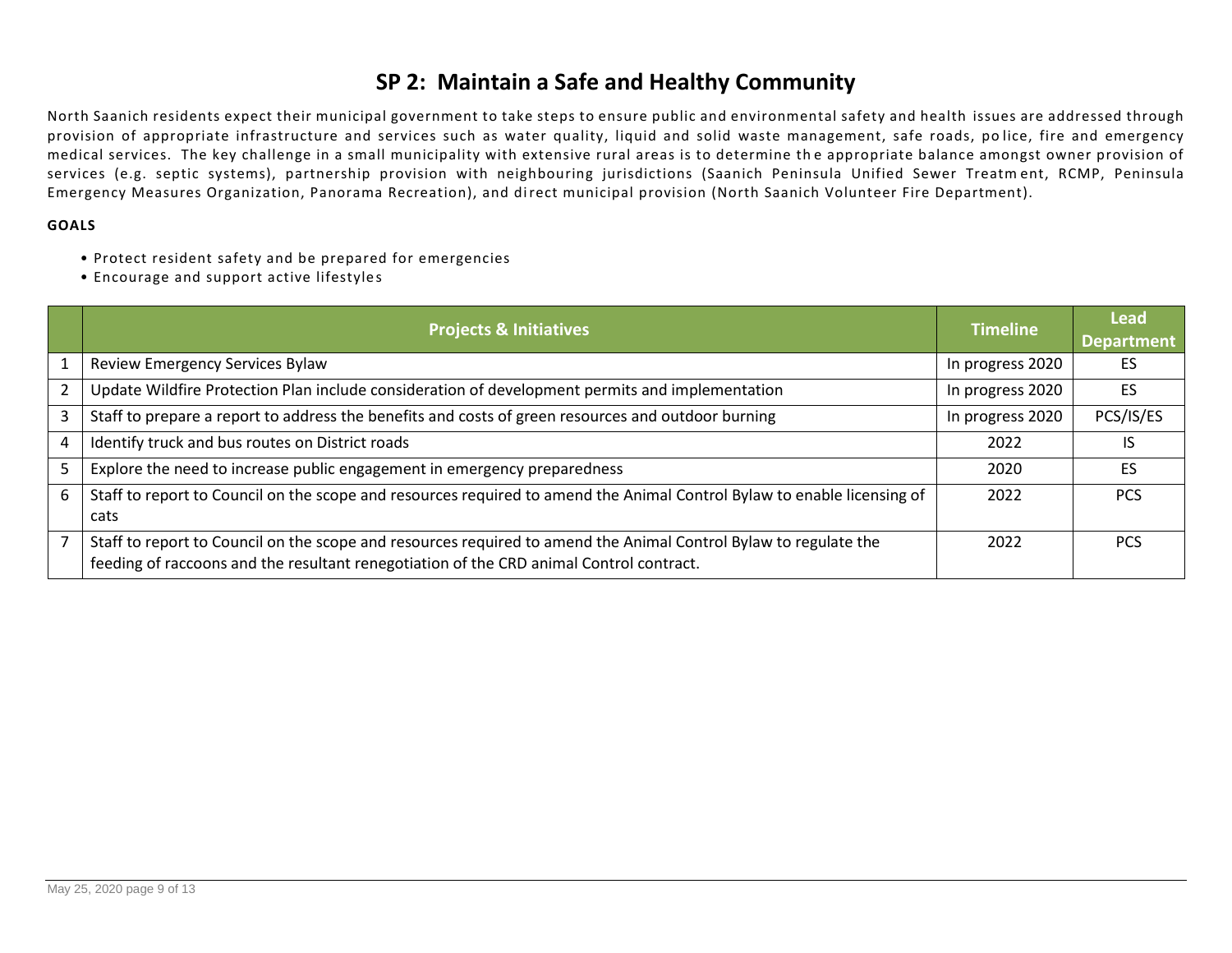#### **SP 3: Encourage Compatible Commercial and Local Business Development**

Local government has been given the mandate to foster the economic, social and environmental well -being of its community. The vision that guides this strategic plan makes it clear that North Saanich is interested in economic development that complements ou r rural and marine characteristics and our commitment to protection of the natural environment. Our motivators are to support our agricultural economy, encourage approp riate business development at the Airport and facilitate limited commercial development desired by our neighbourhoods. In addition, we must ensure the economic viability of the District through a balanced, sustainable tax base.

- An operating environment supportive of local business
- A vibrant and sustainable agricultural economy

| <b>Projects &amp; Initiatives</b>                          | <b>Timeline</b> | <b>Lead</b><br><b>Department</b> |
|------------------------------------------------------------|-----------------|----------------------------------|
| Review Home/Business Occupation permitted uses/regulations | 2022            | <b>PCS</b>                       |
| Develop Long-term Taxation Policy                          | Complete        |                                  |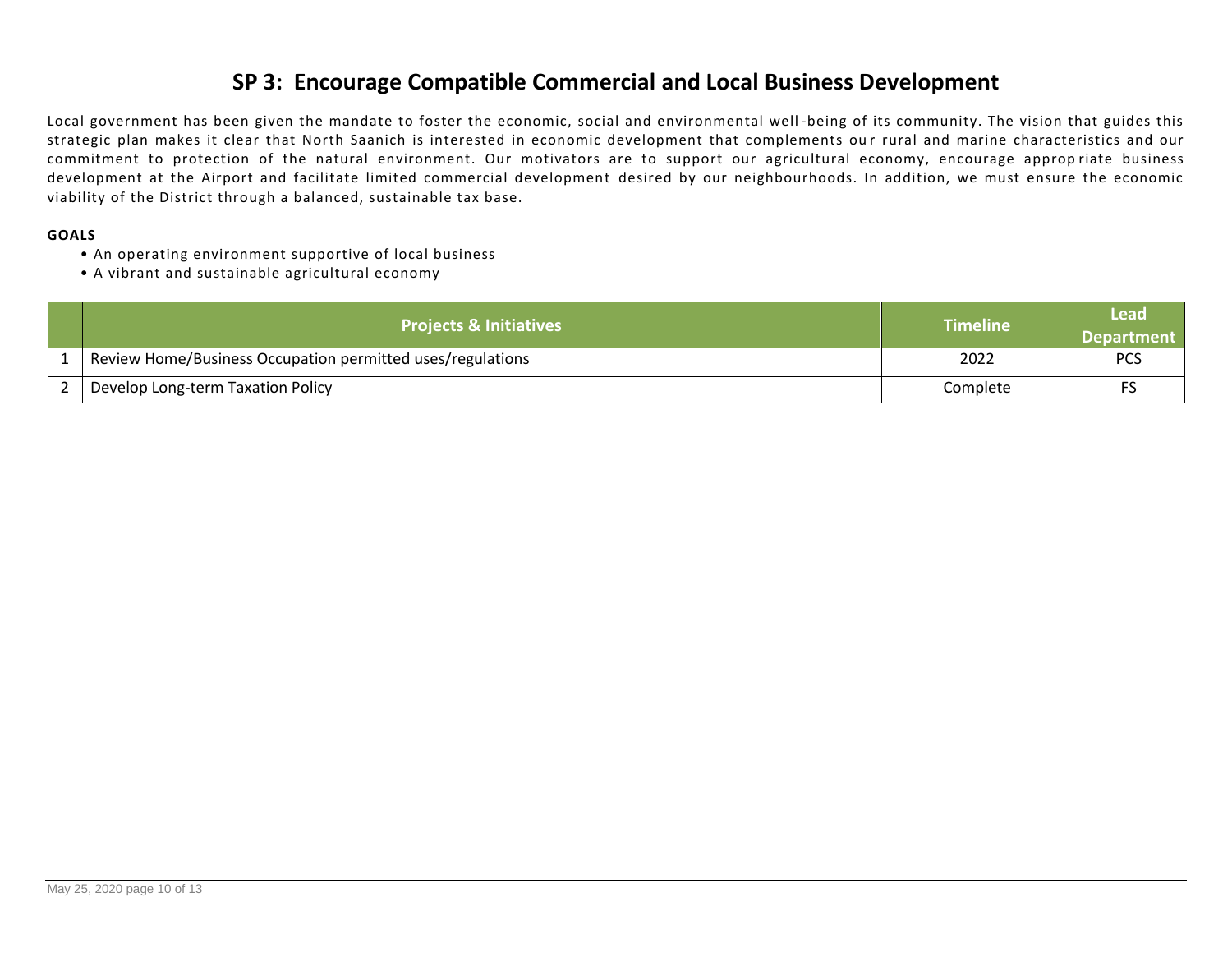#### **SP 4: Maintain a Strong Sense of Community**

North Saanich is comprised of established neighbourhoods: the South -East Quadrant/Dean Park, Ardmore, Lands End/Curtis Point and Deep Cove. We support pride in the community that includes respect for diversity, support for the unique requirements of each n eighbourhood, and celebration of the quality of the life we share together.

- A strong sense of pride, identity and belonging in North Saanich
- Engaging the community
- Housing policies that support local and regional demand
- Positive and constructive relations with First Nations

|                | <b>Projects &amp; Initiatives</b>                                                                                                                                                                                                                                                                                                     | <b>Timeline</b>                 | <b>Lead</b><br><b>Department</b> |
|----------------|---------------------------------------------------------------------------------------------------------------------------------------------------------------------------------------------------------------------------------------------------------------------------------------------------------------------------------------|---------------------------------|----------------------------------|
|                | Finalize VIRL Library at Panorama (currently in ALC process)                                                                                                                                                                                                                                                                          | 2020<br>In progress             | <b>PCS</b>                       |
| $\overline{2}$ | Hold community events and consider:<br>Developing a "Welcome Program" for new residents<br>New Year's Levee                                                                                                                                                                                                                           | 2021                            | <b>CS</b>                        |
| 3              | OCP Review & update including:<br>Review boundaries re: Areas 1 & 2 Bylaw 1352 & area planning<br>Review guest cottages on small properties policy/zoning<br>Address climate change impacts including sea level rise planning<br>Advance policies to guide marine & shoreline development<br>Review marine task force recommendations | $2020 - 2022$<br>2 year process | <b>PCS</b>                       |
| 4              | Prepare policy for decommissioning of illegal secondary suites                                                                                                                                                                                                                                                                        | 2023                            | <b>PCS</b>                       |
| 5              | Examine impacts of short-term vacation rentals on housing                                                                                                                                                                                                                                                                             | Post OCP update<br>2022/23      | <b>PCS</b>                       |
| 6              | Review and update zoning bylaw (including marina structures)                                                                                                                                                                                                                                                                          | Post OCP update<br>2022/23      | <b>PCS</b>                       |
|                | Consider Communication Strategy and current communication practices with a view to increasing resources for<br>communications                                                                                                                                                                                                         | Complete                        | C <sub>S</sub>                   |
| 8              | Consider input of local bands to enhance communications with First Nations                                                                                                                                                                                                                                                            | ongoing                         | <b>CS</b>                        |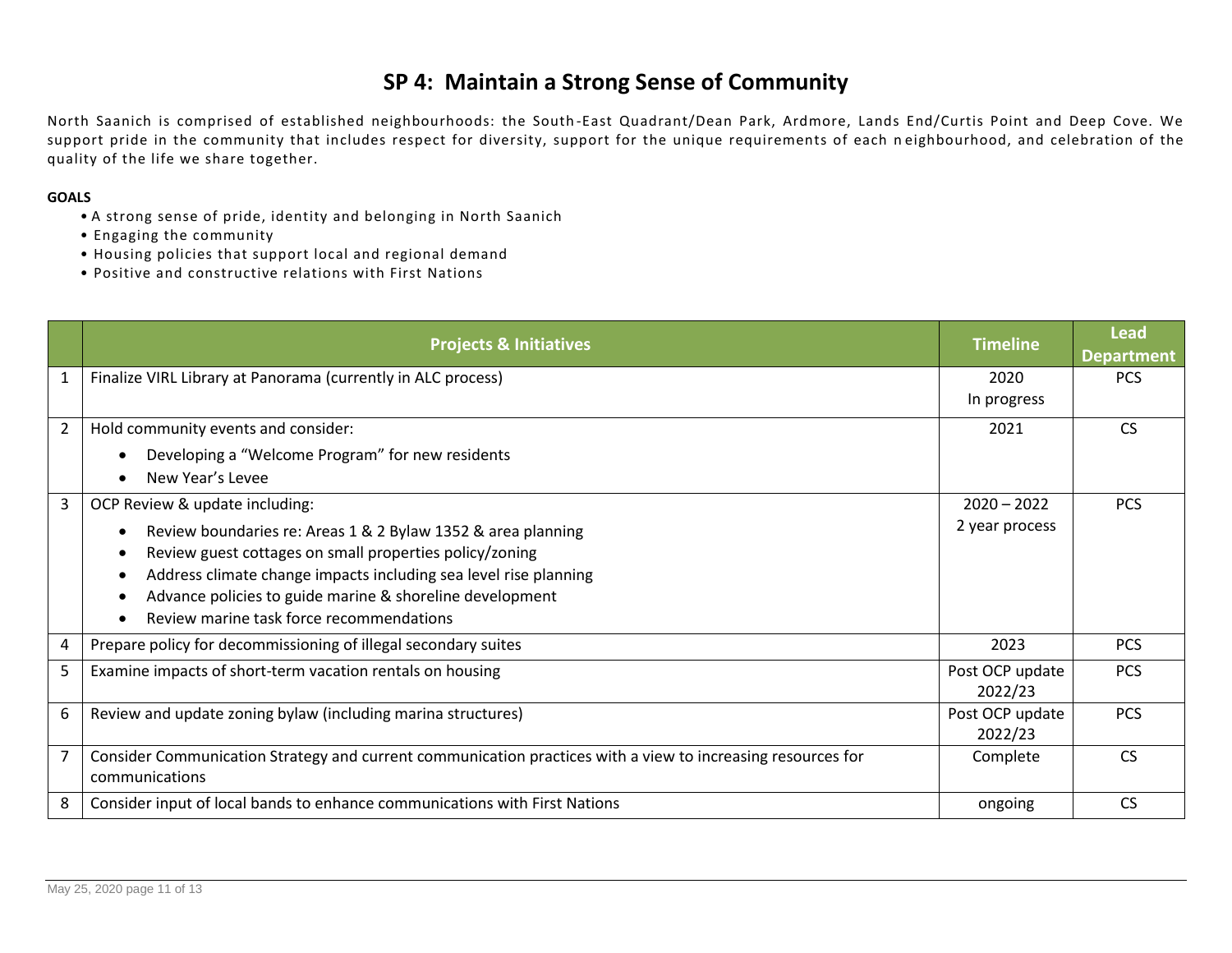#### **SP 5: Ensure Strong Leadership, Fiscal Responsibility and Transparent Government**

Our municipal mission and operating philosophy statements call for progressive leadership, service excellence, and outstanding stewardship of public assets.

- Efficient and cost effective management of corporate assets and financial services
- Efficient and effective administrative and regulatory processes.
- Effective governance and leadership
- Be an employer of choice

|                | <b>Projects &amp; Initiatives</b>                                            | <b>Timeline</b> | Lead<br><b>Department</b> |
|----------------|------------------------------------------------------------------------------|-----------------|---------------------------|
| $\mathbf{1}$   | Review and update Subdivision Bylaw including:                               | 2020-21         | <b>PCS</b>                |
|                | Subdivision notifications policy review & monitoring of impacts<br>$\bullet$ |                 |                           |
| $2^{\circ}$    | Policy manual review & update                                                | 2021            | CS                        |
| $\mathbf{3}$   | Finalize service agreements with First Nations                               | 2020 in         | Corporate                 |
|                |                                                                              | progress        | <b>Services</b>           |
| $\overline{4}$ | Review of MOU with Airport Authority (Align with Land Use Bylaw)             | 2020            | <b>PCS</b>                |
| 5 <sup>1</sup> | Review Council Procedure Bylaw                                               | 2020            | CS                        |
| 6              | Council to review Council appointments                                       | Complete        | CS                        |